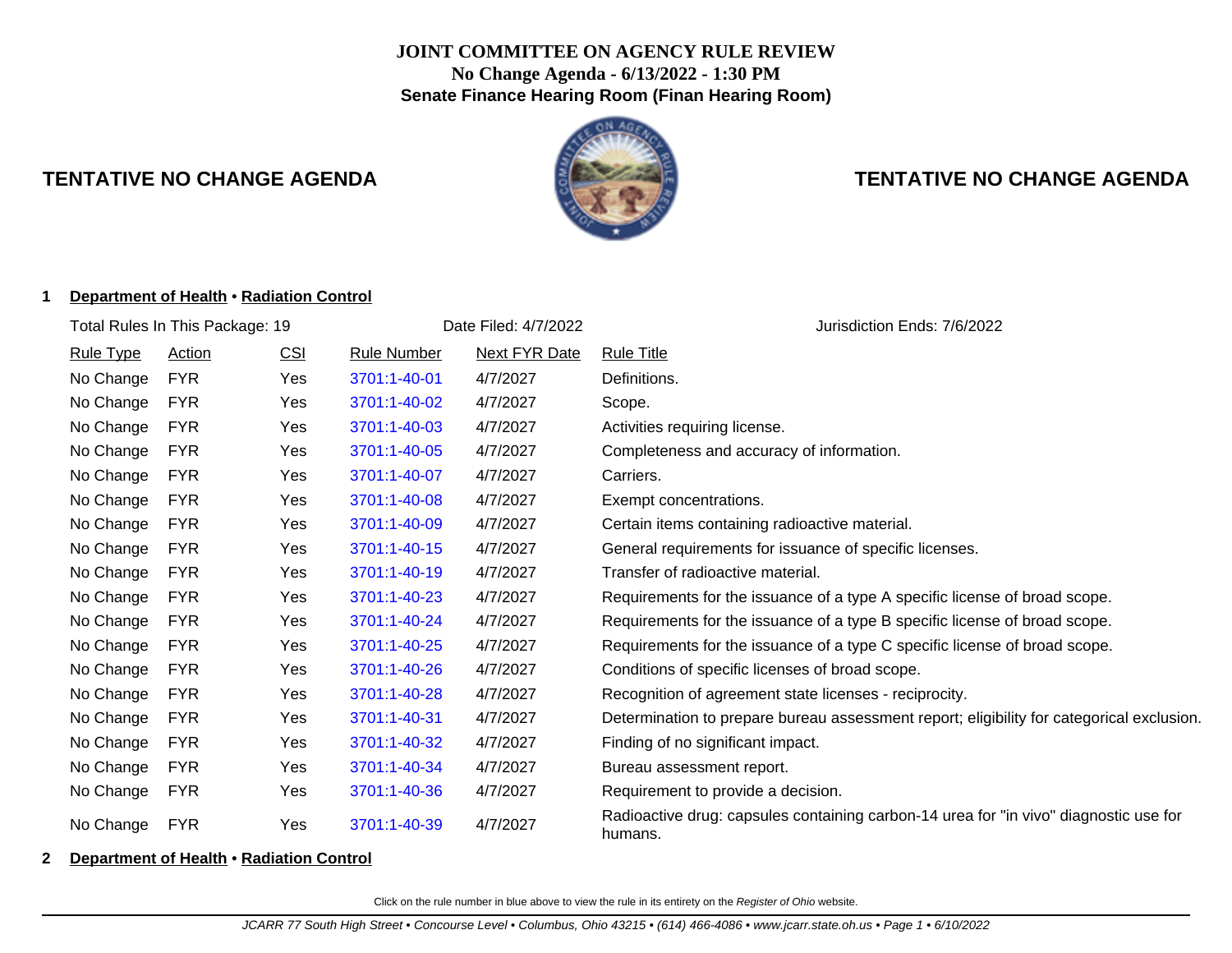#### **JOINT COMMITTEE ON AGENCY RULE REVIEW**

## **6/13/2022 - 1:30 PM**

**TENTATIVE NO CHANGE AGENDA**

## **Senate Finance Hearing Room (Finan Hearing Room)**

| Total Rules In This Package: 50 |            |            | Date Filed: 4/7/2022 |                      | Jurisdiction Ends: 7/6/2022                                                                                                        |  |
|---------------------------------|------------|------------|----------------------|----------------------|------------------------------------------------------------------------------------------------------------------------------------|--|
| <b>Rule Type</b>                | Action     | <b>CSI</b> | <b>Rule Number</b>   | <b>Next FYR Date</b> | <b>Rule Title</b>                                                                                                                  |  |
| No Change                       | <b>FYR</b> | Yes        | 3701:1-58-02         | 4/7/2027             | Purpose and scope.                                                                                                                 |  |
| No Change                       | <b>FYR</b> | Yes        | 3701:1-58-03         | 4/7/2027             | Maintenance of records.                                                                                                            |  |
| No Change                       | <b>FYR</b> | Yes        | 3701:1-58-05         | 4/7/2027             | United States food and drug administration, other federal, and state requirements.                                                 |  |
| No Change                       | <b>FYR</b> | Yes        | 3701:1-58-06         | 4/7/2027             | License required.                                                                                                                  |  |
| No Change                       | <b>FYR</b> | <b>Yes</b> | 3701:1-58-11         | 4/7/2027             | License issuance.                                                                                                                  |  |
| No Change                       | <b>FYR</b> | Yes        | 3701:1-58-13         | 4/7/2027             | Radiation protection program changes.                                                                                              |  |
| No Change                       | <b>FYR</b> | Yes        | 3701:1-58-14         | 4/7/2027             | Supervision.                                                                                                                       |  |
| No Change                       | <b>FYR</b> | Yes        | 3701:1-58-23         | 4/7/2027             | Possession, use, and calibration of instruments used to measure the activity of unsealed<br>radioactive material.                  |  |
| No Change                       | <b>FYR</b> | <b>Yes</b> | 3701:1-58-24         | 4/7/2027             | Calibration of survey instruments.                                                                                                 |  |
| No Change                       | <b>FYR</b> | Yes        | 3701:1-58-25         | 4/7/2027             | Determination of dosages of unsealed radioactive material for medical use.                                                         |  |
| No Change                       | <b>FYR</b> | Yes        | 3701:1-58-27         | 4/7/2027             | Requirements for possession of sealed sources and brachytherapy sources.                                                           |  |
| No Change                       | <b>FYR</b> | Yes        | 3701:1-58-28         | 4/7/2027             | Labeling of vials and syringes.                                                                                                    |  |
| No Change                       | <b>FYR</b> | Yes        | 3701:1-58-29         | 4/7/2027             | Surveys of ambient radiation exposure rate.                                                                                        |  |
| No Change                       | <b>FYR</b> | Yes        | 3701:1-58-31         | 4/7/2027             | Provision of mobile medical service.                                                                                               |  |
| No Change                       | <b>FYR</b> | Yes        | 3701:1-58-32         | 4/7/2027             | Use of unsealed radioactive material for uptake, dilution, and excretion studies for which a<br>written directive is not required. |  |
| No Change                       | <b>FYR</b> | Yes        | 3701:1-58-34         | 4/7/2027             | Use of unsealed radioactive material for imaging and localization studies for which a written<br>directive is not required.        |  |
| No Change                       | <b>FYR</b> | Yes        | 3701:1-58-38         | 4/7/2027             | Safety instruction for unsealed radioactive material.                                                                              |  |
| No Change                       | <b>FYR</b> | Yes        | 3701:1-58-39         | 4/7/2027             | Safety precautions for unsealed radioactive material.                                                                              |  |
| No Change                       | <b>FYR</b> | Yes        | 3701:1-58-44         | 4/7/2027             | Surveys after source implant and removal.                                                                                          |  |
| No Change                       | <b>FYR</b> | Yes        | 3701:1-58-45         | 4/7/2027             | Brachytherapy sources accountability.                                                                                              |  |
| No Change                       | <b>FYR</b> | Yes        | 3701:1-58-46         | 4/7/2027             | Safety instruction for manual brachytherapy.                                                                                       |  |
| No Change                       | <b>FYR</b> | Yes        | 3701:1-58-47         | 4/7/2027             | Safety precautions for manual brachytherapy.                                                                                       |  |
| No Change                       | <b>FYR</b> | Yes        | 3701:1-58-48         | 4/7/2027             | Calibration measurements of brachytherapy sources.                                                                                 |  |
| No Change                       | <b>FYR</b> | Yes        | 3701:1-58-50         | 4/7/2027             | Therapy-related computer systems for manual brachytherapy.                                                                         |  |
| No Change                       | FYR        | Yes        | 3701:1-58-56         | 4/7/2027             | Surveys of patients and human research subjects treated with a remote afterloader unit.                                            |  |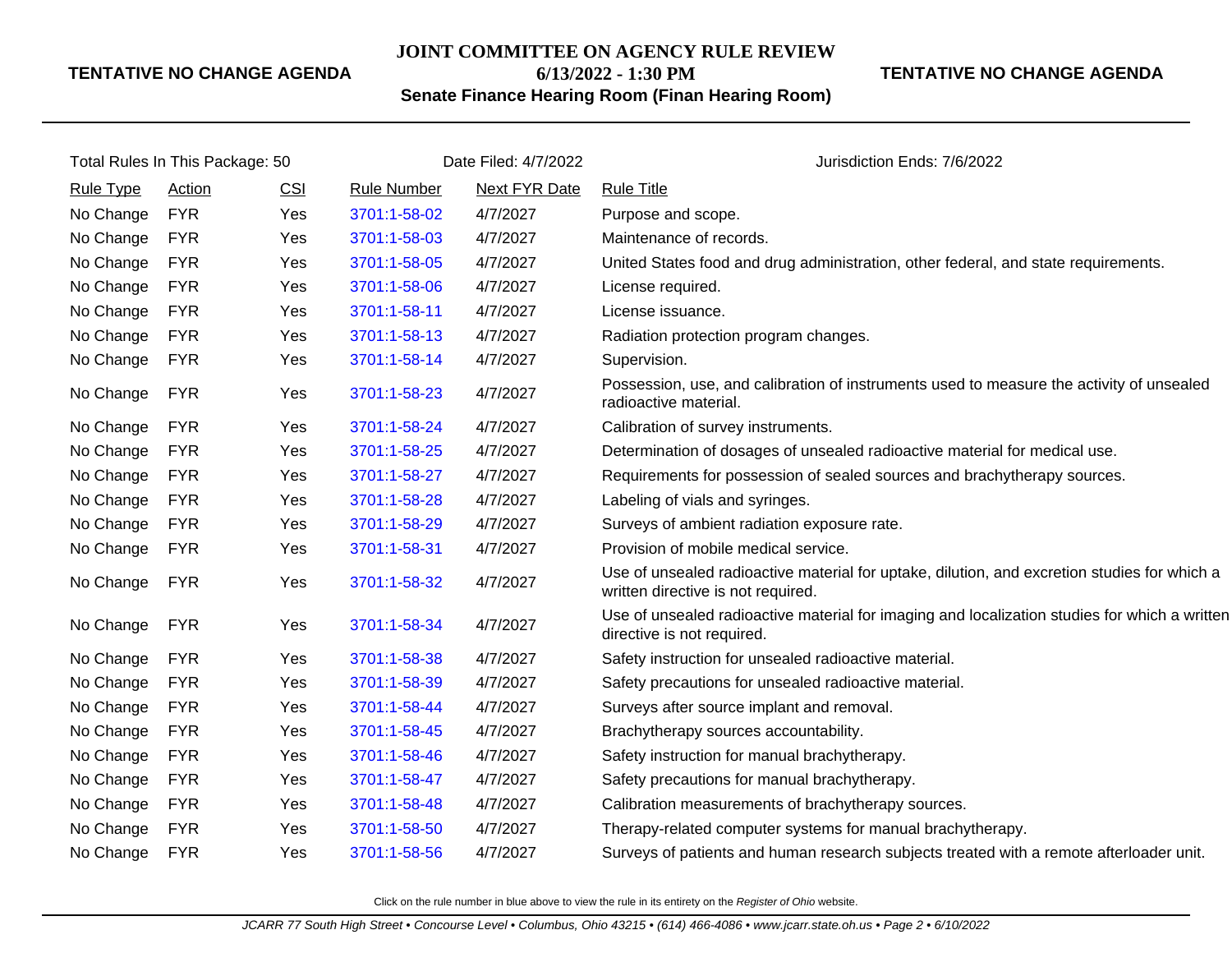#### **JOINT COMMITTEE ON AGENCY RULE REVIEW**

**6/13/2022 - 1:30 PM**

**TENTATIVE NO CHANGE AGENDA**

## **Senate Finance Hearing Room (Finan Hearing Room)**

|   | No Change | <b>FYR</b>                               | Yes | 3701:1-58-57 | 4/7/2027 | Installation, maintenance, adjustment, and repair of remote afterloader units, teletherapy<br>units, and gamma stereotactic radiosurgery units. |
|---|-----------|------------------------------------------|-----|--------------|----------|-------------------------------------------------------------------------------------------------------------------------------------------------|
|   | No Change | <b>FYR</b>                               | Yes | 3701:1-58-59 | 4/7/2027 | Safety precautions for remote afterloader units, teletherapy units, and gamma stereotactic<br>radiosurgery units.                               |
|   | No Change | <b>FYR</b>                               | Yes | 3701:1-58-60 | 4/7/2027 | Dosimetry equipment.                                                                                                                            |
|   | No Change | <b>FYR</b>                               | Yes | 3701:1-58-61 | 4/7/2027 | Full calibration measurements on teletherapy units.                                                                                             |
|   | No Change | <b>FYR</b>                               | Yes | 3701:1-58-62 | 4/7/2027 | Full calibration measurements on remote afterloader units.                                                                                      |
|   | No Change | <b>FYR</b>                               | Yes | 3701:1-58-63 | 4/7/2027 | Full calibration measurements on gamma stereotactic radiosurgery units.                                                                         |
|   | No Change | <b>FYR</b>                               | Yes | 3701:1-58-64 | 4/7/2027 | Periodic spot-checks for teletherapy units.                                                                                                     |
|   | No Change | <b>FYR</b>                               | Yes | 3701:1-58-65 | 4/7/2027 | Periodic spot-checks for remote afterloader units.                                                                                              |
|   | No Change | <b>FYR</b>                               | Yes | 3701:1-58-66 | 4/7/2027 | Periodic spot-checks for gamma stereotactic radiosurgery units.                                                                                 |
|   | No Change | <b>FYR</b>                               | Yes | 3701:1-58-67 | 4/7/2027 | Additional technical requirements for mobile remote afterloader units.                                                                          |
|   | No Change | <b>FYR</b>                               | Yes | 3701:1-58-68 | 4/7/2027 | Radiation surveys for remote afterloader units, teletherapy units, and gamma stereotactic<br>radiosurgery units.                                |
|   | No Change | <b>FYR</b>                               | Yes | 3701:1-58-70 | 4/7/2027 | Therapy-related computer systems for remote afterloader units, teletherapy units, and<br>gamma stereotactic radiosurgery units.                 |
|   | No Change | <b>FYR</b>                               | Yes | 3701:1-58-72 | 4/7/2027 | Other medical uses of radioactive material or radiation from radioactive material.                                                              |
|   | No Change | <b>FYR</b>                               | Yes | 3701:1-58-74 | 4/7/2027 | Records of radiation protection program changes.                                                                                                |
|   | No Change | <b>FYR</b>                               | Yes | 3701:1-58-75 | 4/7/2027 | Records of written directives.                                                                                                                  |
|   | No Change | <b>FYR</b>                               | Yes | 3701:1-58-76 | 4/7/2027 | Records for procedures for administrations requiring a written directive.                                                                       |
|   | No Change | <b>FYR</b>                               | Yes | 3701:1-58-77 | 4/7/2027 | Records of calibrations of instruments used to measure the activity of unsealed radioactive<br>material.                                        |
|   | No Change | <b>FYR</b>                               | Yes | 3701:1-58-78 | 4/7/2027 | Records of radiation survey instrument calibrations.                                                                                            |
|   | No Change | <b>FYR</b>                               | Yes | 3701:1-58-79 | 4/7/2027 | Records of dosages of unsealed radioactive material for medical use.                                                                            |
|   | No Change | <b>FYR</b>                               | Yes | 3701:1-58-80 | 4/7/2027 | Records of leaks tests and inventory of sealed sources and brachytherapy sources.                                                               |
|   | No Change | <b>FYR</b>                               | Yes | 3701:1-58-81 | 4/7/2027 | Records of surveys for ambient radiation exposure rate.                                                                                         |
|   | No Change | <b>FYR</b>                               | Yes | 3701:1-58-82 | 4/7/2027 | Records of the release of individuals containing unsealed radioactive material or implants<br>containing radioactive material.                  |
|   | No Change | <b>FYR</b>                               | Yes | 3701:1-58-83 | 4/7/2027 | Records of mobile medical services.                                                                                                             |
|   | No Change | <b>FYR</b>                               | Yes | 3701:1-58-84 | 4/7/2027 | Records of decay-in-storage.                                                                                                                    |
|   | No Change | <b>FYR</b>                               | Yes | 3701:1-58-85 | 4/7/2027 | Records of molybdenum-99, strontium-82, and strontium-85 concentrations.                                                                        |
| 3 |           | Department of Health • Radiation Control |     |              |          |                                                                                                                                                 |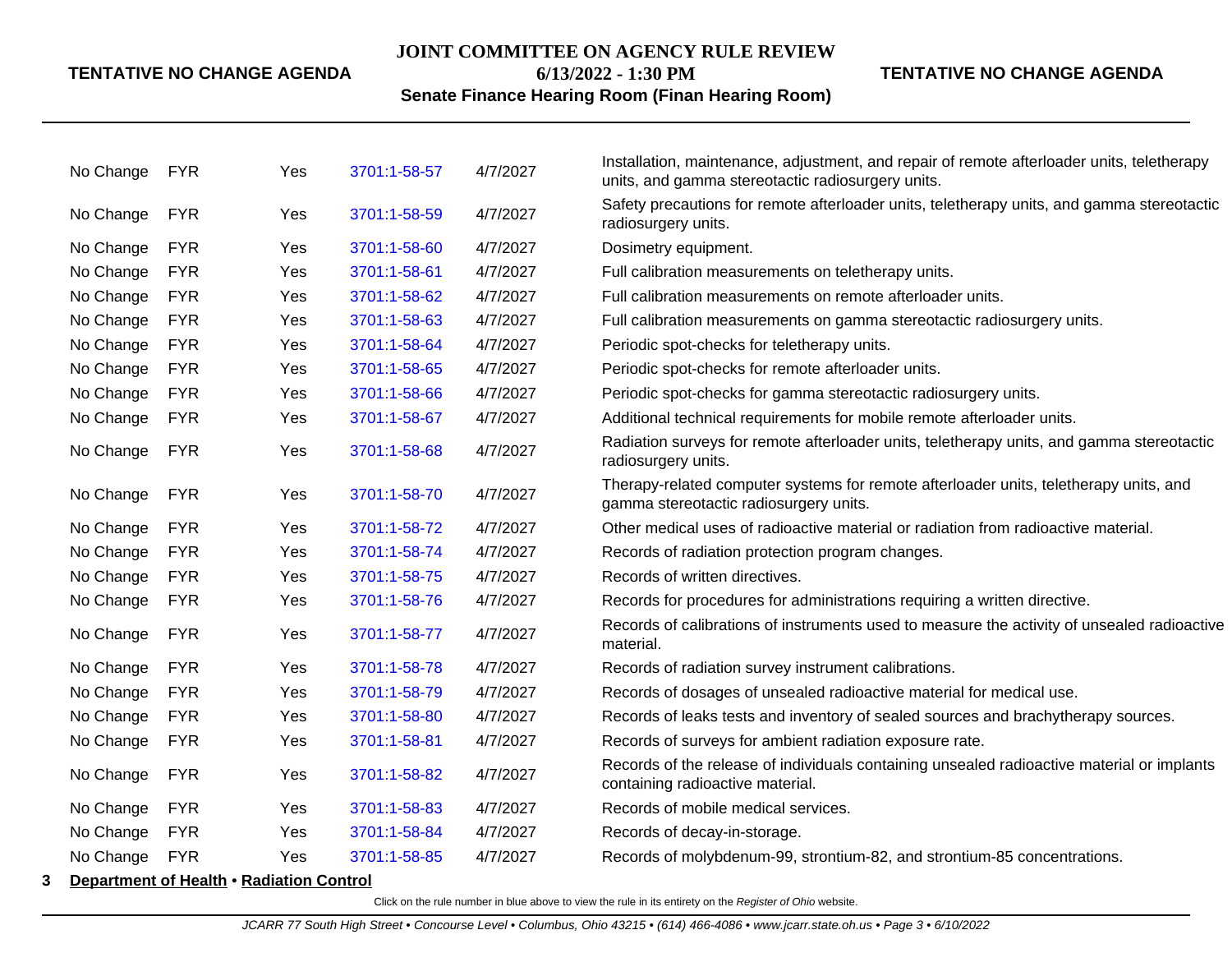#### **JOINT COMMITTEE ON AGENCY RULE REVIEW**

**6/13/2022 - 1:30 PM**

## **Senate Finance Hearing Room (Finan Hearing Room)**

### **TENTATIVE NO CHANGE AGENDA**

|   | Total Rules In This Package: 15          |                                 | Date Filed: 4/7/2022 |                    | Jurisdiction Ends: 7/6/2022 |                                                                                                                                                            |  |
|---|------------------------------------------|---------------------------------|----------------------|--------------------|-----------------------------|------------------------------------------------------------------------------------------------------------------------------------------------------------|--|
|   | <b>Rule Type</b>                         | <b>Action</b>                   | CSI                  | <b>Rule Number</b> | <b>Next FYR Date</b>        | <b>Rule Title</b>                                                                                                                                          |  |
|   | No Change                                | <b>FYR</b>                      | Yes                  | 3701:1-58-87       | 4/7/2027                    | Records of surveys after source implant and removal.                                                                                                       |  |
|   | No Change                                | <b>FYR</b>                      | Yes                  | 3701:1-58-88       | 4/7/2027                    | Records of brachytherapy source accountability.                                                                                                            |  |
|   | No Change                                | <b>FYR</b>                      | Yes                  | 3701:1-58-89       | 4/7/2027                    | Records of calibration measurements of brachytherapy sources.                                                                                              |  |
|   | No Change                                | <b>FYR</b>                      | Yes                  | 3701:1-58-90       | 4/7/2027                    | Records of decay of strontium-90 sources for ophthalmic treatments.                                                                                        |  |
|   | No Change                                | <b>FYR</b>                      | Yes                  | 3701:1-58-91       | 4/7/2027                    | Records of installation, maintenance, adjustment, and repair of remote afterloader units,<br>teletherapy units, and gamma stereotactic radiosurgery units. |  |
|   | No Change                                | <b>FYR</b>                      | Yes                  | 3701:1-58-92       | 4/7/2027                    | Records of safety procedures for remote afterloaders, teletherapy units, or gamma<br>stereotactic radiosurgery units.                                      |  |
|   | No Change                                | <b>FYR</b>                      | Yes                  | 3701:1-58-93       | 4/7/2027                    | Records of dosimetry equipment used with remote afterloader units, teletherapy units, and<br>gamma stereotactic radiosurgery units.                        |  |
|   | No Change                                | <b>FYR</b>                      | Yes                  | 3701:1-58-94       | 4/7/2027                    | Records of full calibrations for teletherapy units, remote afterloader units, and gamma<br>stereotactic radiosurgery units.                                |  |
|   | No Change                                | <b>FYR</b>                      | Yes                  | 3701:1-58-95       | 4/7/2027                    | Records of periodic spot-checks for teletherapy units.                                                                                                     |  |
|   | No Change                                | <b>FYR</b>                      | Yes                  | 3701:1-58-96       | 4/7/2027                    | Records of periodic spot-checks for remote afterloader units.                                                                                              |  |
|   | No Change                                | <b>FYR</b>                      | Yes                  | 3701:1-58-97       | 4/7/2027                    | Records of periodic spot-checks for gamma stereotactic radiosurgery units.                                                                                 |  |
|   | No Change                                | <b>FYR</b>                      | Yes                  | 3701:1-58-98       | 4/7/2027                    | Records of additional technical requirements for mobile remote afterloader units.                                                                          |  |
|   | No Change                                | <b>FYR</b>                      | Yes                  | 3701:1-58-99       | 4/7/2027                    | Records of surveys of therapeutic treatment units.                                                                                                         |  |
|   | No Change                                | <b>FYR</b>                      | Yes                  | 3701:1-58-102      | 4/7/2027                    | Report and notification of a dose to an embryo/fetus or a nursing child.                                                                                   |  |
|   | No Change                                | <b>FYR</b>                      | Yes                  | 3701:1-58-103      | 4/7/2027                    | Report of a leaking source.                                                                                                                                |  |
| 4 | Department of Health . Radiation Control |                                 |                      |                    |                             |                                                                                                                                                            |  |
|   |                                          | Total Rules In This Package: 22 |                      |                    | Date Filed: 4/7/2022        | Jurisdiction Ends: 7/6/2022                                                                                                                                |  |
|   | <b>Rule Type</b>                         | Action                          | <b>CSI</b>           | <b>Rule Number</b> | Next FYR Date               | <b>Rule Title</b>                                                                                                                                          |  |
|   | No Change                                | <b>FYR</b>                      | Yes                  | 3701:1-48-01       | 4/7/2027                    | Definitions.                                                                                                                                               |  |
|   | No Change                                | <b>FYR</b>                      | Yes                  | 3701:1-48-02       | 4/7/2027                    | Purpose and scope.                                                                                                                                         |  |
|   | No Change                                | <b>FYR</b>                      | Yes                  | 3701:1-48-03       | 4/7/2027                    | Application for a specific license.                                                                                                                        |  |
|   | No Change                                | <b>FYR</b>                      | Yes                  | 3701:1-48-04       | 4/7/2027                    | Specific license for industrial radiography.                                                                                                               |  |
|   | No Change                                | <b>FYR</b>                      | Yes                  | 3701:1-48-05       | 4/7/2027                    | Performance requirements for industrial radiography equipment.                                                                                             |  |
|   | No Change                                | <b>FYR</b>                      | Yes                  | 3701:1-48-06       | 4/7/2027                    | Limits on external radiation levels from storage containers and source changers.                                                                           |  |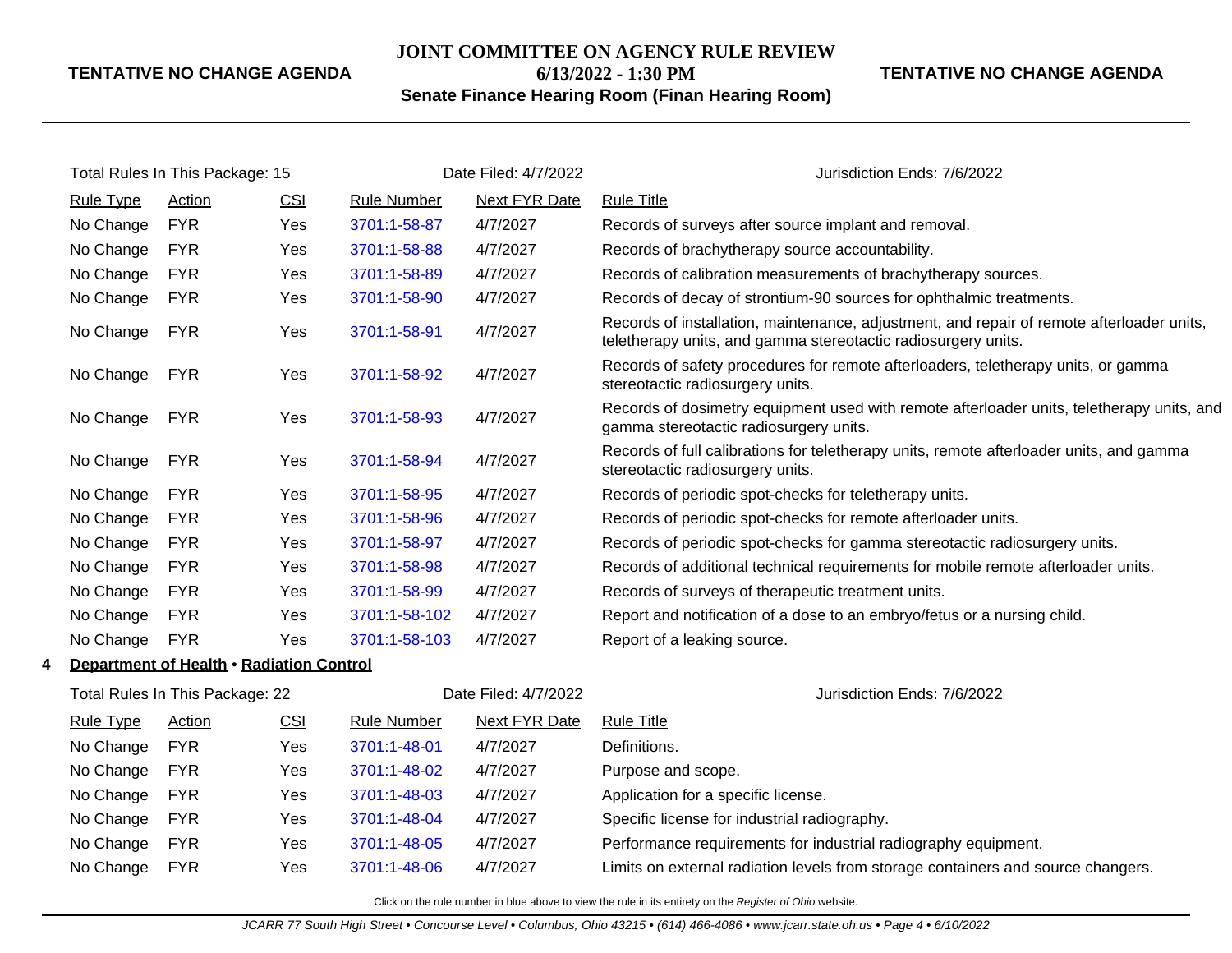## **JOINT COMMITTEE ON AGENCY RULE REVIEW 6/13/2022 - 1:30 PM**

## **TENTATIVE NO CHANGE AGENDA**

## **Senate Finance Hearing Room (Finan Hearing Room)**

|                                                                                              | No Change                      | <b>FYR</b>                           | Yes | 3701:1-48-07       | 4/7/2027             | Locking of radiographic exposure devices, storage containers and source containers.                                                                              |
|----------------------------------------------------------------------------------------------|--------------------------------|--------------------------------------|-----|--------------------|----------------------|------------------------------------------------------------------------------------------------------------------------------------------------------------------|
|                                                                                              | No Change                      | <b>FYR</b>                           | Yes | 3701:1-48-08       | 4/7/2027             | Radiation survey instruments.                                                                                                                                    |
|                                                                                              | No Change                      | <b>FYR</b>                           | Yes | 3701:1-48-09       | 4/7/2027             | Leak testing and replacement of sealed sources.                                                                                                                  |
|                                                                                              | No Change                      | <b>FYR</b>                           | Yes | 3701:1-48-10       | 4/7/2027             | Quarterly inventory.                                                                                                                                             |
|                                                                                              | No Change                      | <b>FYR</b>                           | Yes | 3701:1-48-11       | 4/7/2027             | Inspection and maintenance of radiographic exposure devices, transport and storage<br>containers, associated equipment, source changers, and survey instruments. |
|                                                                                              | No Change                      | <b>FYR</b>                           | Yes | 3701:1-48-12       | 4/7/2027             | Permanent radiographic installations.                                                                                                                            |
|                                                                                              | No Change                      | <b>FYR</b>                           | Yes | 3701:1-48-13       | 4/7/2027             | Labeling, storage, and transportation.                                                                                                                           |
|                                                                                              | No Change                      | <b>FYR</b>                           | Yes | 3701:1-48-14       | 4/7/2027             | Conducting industrial radiographic operations.                                                                                                                   |
|                                                                                              | No Change                      | <b>FYR</b>                           | Yes | 3701:1-48-15       | 4/7/2027             | Radiation safety officer for industrial radiography.                                                                                                             |
|                                                                                              | No Change                      | <b>FYR</b>                           | Yes | 3701:1-48-16       | 4/7/2027             | Training.                                                                                                                                                        |
|                                                                                              | No Change                      | <b>FYR</b>                           | Yes | 3701:1-48-17       | 4/7/2027             | Operating and emergency procedures.                                                                                                                              |
|                                                                                              | No Change                      | <b>FYR</b>                           | Yes | 3701:1-48-18       | 4/7/2027             | Supervision of radiographer's assistants.                                                                                                                        |
|                                                                                              | No Change                      | <b>FYR</b>                           | Yes | 3701:1-48-20       | 4/7/2027             | Radiation surveys.                                                                                                                                               |
|                                                                                              | No Change                      | <b>FYR</b>                           | Yes | 3701:1-48-21       | 4/7/2027             | Surveillance.                                                                                                                                                    |
|                                                                                              | No Change                      | <b>FYR</b>                           | Yes | 3701:1-48-22       | 4/7/2027             | Posting.                                                                                                                                                         |
|                                                                                              | No Change                      | <b>FYR</b>                           | Yes | 3701:1-48-24       | 4/7/2027             | Notifications.                                                                                                                                                   |
| 5                                                                                            |                                | <b>Department of Public Safety .</b> |     |                    |                      |                                                                                                                                                                  |
|                                                                                              | Total Rules In This Package: 2 |                                      |     |                    | Date Filed: 4/1/2022 | Jurisdiction Ends: 6/30/2022                                                                                                                                     |
|                                                                                              | <b>Rule Type</b>               | Action                               | CSI | <b>Rule Number</b> | <b>Next FYR Date</b> | <b>Rule Title</b>                                                                                                                                                |
|                                                                                              | No Change                      | <b>FYR</b>                           | Yes | 4501-53-10         | 4/1/2027             | Administrative actions.                                                                                                                                          |
|                                                                                              | No Change                      | <b>FYR</b>                           | Yes | 4501-53-13         | 4/1/2027             | Private provider insurance.                                                                                                                                      |
| Department of Rehabilitation and Correction . Division of Parole and Community Services<br>6 |                                |                                      |     |                    |                      |                                                                                                                                                                  |
|                                                                                              |                                | Total Rules In This Package: 4       |     |                    | Date Filed: 4/7/2022 | Jurisdiction Ends: 7/6/2022                                                                                                                                      |
|                                                                                              | <b>Rule Type</b>               | <b>Action</b>                        | CSI | <b>Rule Number</b> | <b>Next FYR Date</b> | <b>Rule Title</b>                                                                                                                                                |
|                                                                                              | No Change                      | <b>FYR</b>                           | No  | 5120:1-5-02        | 4/7/2027             | Establishment of joint county or local corrections planning boards and adoption of a<br>comprehensive plan.                                                      |
|                                                                                              | No Change                      | <b>FYR</b>                           | No  | 5120:1-5-04        | 4/7/2027             | Program participation requirements.                                                                                                                              |
|                                                                                              | No Change                      | <b>FYR</b>                           | No  | 5120:1-5-08        | 4/7/2027             | Standards for general program operations.                                                                                                                        |
|                                                                                              | No Change                      | <b>FYR</b>                           | No. | 5120:1-5-10        | 4/7/2027             | Probation improvement and incentive grant.                                                                                                                       |
|                                                                                              |                                |                                      |     |                    |                      |                                                                                                                                                                  |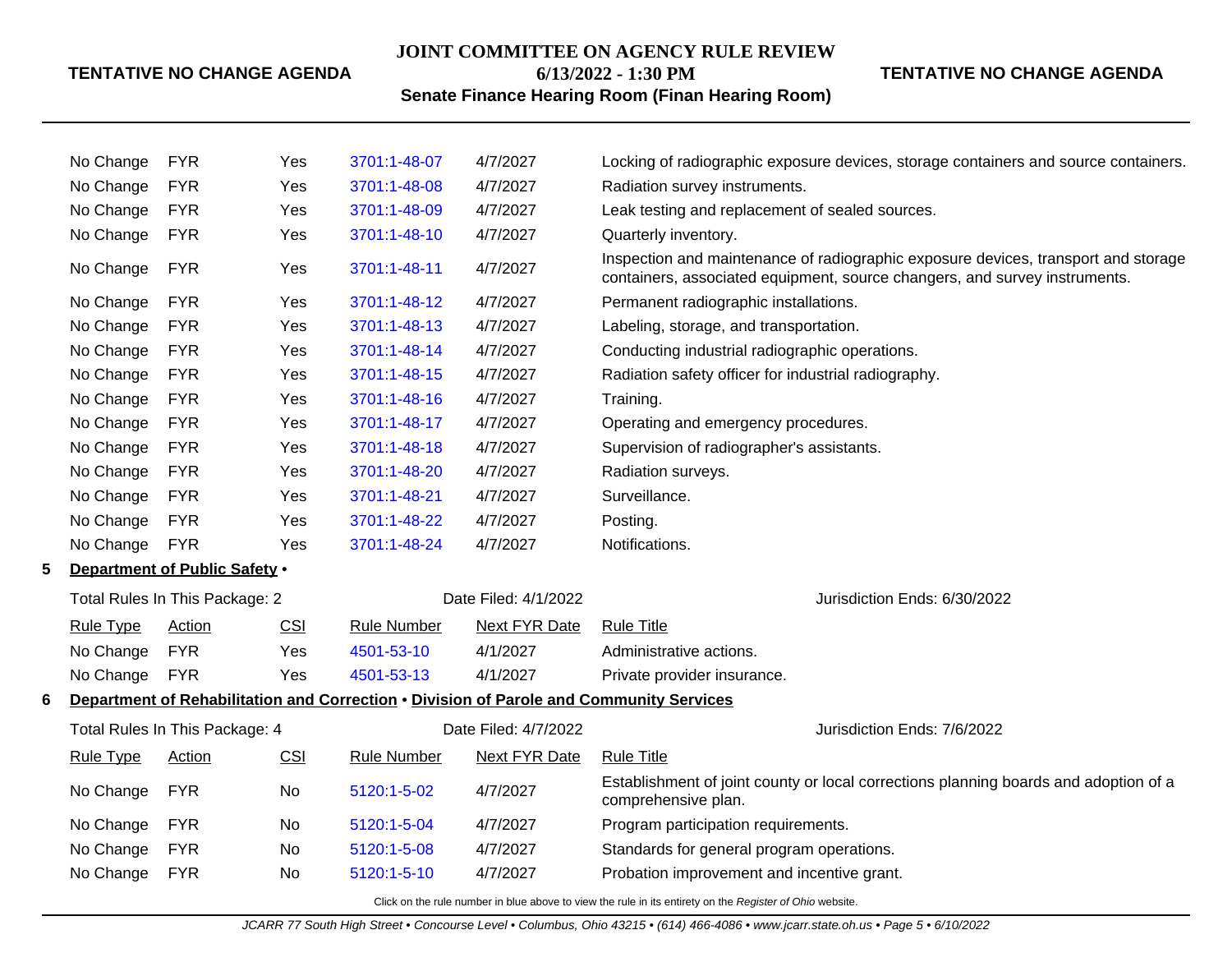## **JOINT COMMITTEE ON AGENCY RULE REVIEW**

**6/13/2022 - 1:30 PM**

**Senate Finance Hearing Room (Finan Hearing Room)**

## **TENTATIVE NO CHANGE AGENDA**

| 7 | Ohio Environmental Protection Agency . |                                      |            |                    |                       |                                                                                                          |                                                                              |
|---|----------------------------------------|--------------------------------------|------------|--------------------|-----------------------|----------------------------------------------------------------------------------------------------------|------------------------------------------------------------------------------|
|   |                                        | Total Rules In This Package: 2       |            |                    | Date Filed: 4/6/2022  |                                                                                                          | Jurisdiction Ends: 7/5/2022                                                  |
|   | <b>Rule Type</b>                       | Action                               | <b>CSI</b> | <b>Rule Number</b> | <b>Next FYR Date</b>  | <b>Rule Title</b>                                                                                        |                                                                              |
|   | No Change                              | <b>FYR</b>                           | Yes        | 3745-91-10         | 4/6/2027              | Drinking water source protection plan.                                                                   |                                                                              |
|   | No Change                              | <b>FYR</b>                           | Yes        | 3745-91-12         | 4/6/2027              |                                                                                                          | Certification by political subdivisions and investor-owned public utilities. |
| 8 |                                        | Ohio Medical Transportation Board .  |            |                    |                       |                                                                                                          |                                                                              |
|   |                                        | Total Rules In This Package: 8       |            |                    | Date Filed: 3/23/2022 |                                                                                                          | Jurisdiction Ends: 6/21/2022                                                 |
|   | <b>Rule Type</b>                       | <b>Action</b>                        | <b>CSI</b> | <b>Rule Number</b> | <b>Next FYR Date</b>  | <b>Rule Title</b>                                                                                        |                                                                              |
|   | No Change                              | <b>FYR</b>                           | Yes        | 4766-3-05          | 3/1/2027              | Record keeping requirements.                                                                             |                                                                              |
|   | No Change                              | <b>FYR</b>                           | Yes        | 4766-3-06          | 3/1/2027              | Communication requirements.                                                                              |                                                                              |
|   | No Change                              | <b>FYR</b>                           | Yes        | 4766-3-07          | 3/1/2027              | Ambulette license plates.                                                                                |                                                                              |
|   | No Change                              | <b>FYR</b>                           | Yes        | 4766-3-08          | 3/1/2027              | Vehicle inspections and equipment requirements.                                                          |                                                                              |
|   | No Change                              | <b>FYR</b>                           | Yes        | 4766-3-09          | 3/1/2027              | Maintenance documentation.                                                                               |                                                                              |
|   | No Change                              | <b>FYR</b>                           | Yes        | 4766-3-14          | 3/1/2027              | Regulations for out of state providers.                                                                  |                                                                              |
|   | No Change                              | <b>FYR</b>                           | <b>Yes</b> | 4766-3-16          | 3/1/2027              | Investigations.                                                                                          |                                                                              |
|   | No Change                              | <b>FYR</b>                           | Yes        | 4766-3-17          | 3/1/2027              | Disciplinary grounds.                                                                                    |                                                                              |
| 9 |                                        | Ohio Medical Transportation Board .  |            |                    |                       |                                                                                                          |                                                                              |
|   |                                        | Total Rules In This Package: 7       |            |                    | Date Filed: 3/23/2022 |                                                                                                          | Jurisdiction Ends: 6/21/2022                                                 |
|   | <b>Rule Type</b>                       | Action                               | <b>CSI</b> | <b>Rule Number</b> | <b>Next FYR Date</b>  | <b>Rule Title</b>                                                                                        |                                                                              |
|   | No Change                              | <b>FYR</b>                           | Yes        | 4766-4-05          | 3/1/2027              | Record keeping requirements.                                                                             |                                                                              |
|   | No Change                              | <b>FYR</b>                           | Yes        | 4766-4-07          | 3/1/2027              | Health and safety requirements.                                                                          |                                                                              |
|   | No Change                              | <b>FYR</b>                           | <b>Yes</b> | 4766-4-09          | 3/1/2027              | Maintenance documentation.                                                                               |                                                                              |
|   | No Change                              | <b>FYR</b>                           | Yes        | 4766-4-11          | 3/1/2027              | Use of lights and other warning devices.                                                                 |                                                                              |
|   | No Change                              | <b>FYR</b>                           | <b>Yes</b> | 4766-4-14          | 3/1/2027              | Regulations for out of state providers.                                                                  |                                                                              |
|   | No Change                              | <b>FYR</b>                           | <b>Yes</b> | 4766-4-16          | 3/1/2027              | Investigations.                                                                                          |                                                                              |
|   | No Change                              | <b>FYR</b>                           | Yes        | 4766-4-17          | 3/1/2027              | Disciplinary grounds.                                                                                    |                                                                              |
|   |                                        | 10 Ohio Vision Professionals Board . |            |                    |                       |                                                                                                          |                                                                              |
|   |                                        | Total Rules In This Package: 2       |            |                    | Date Filed: 4/8/2022  |                                                                                                          | Jurisdiction Ends: 7/7/2022                                                  |
|   | <b>Rule Type</b>                       | Action                               | CSI        | <b>Rule Number</b> | Next FYR Date         | <b>Rule Title</b>                                                                                        |                                                                              |
|   |                                        |                                      |            |                    |                       | Click on the rule number in blue above to view the rule in its entirety on the Register of Ohio website. |                                                                              |

JCARR 77 South High Street • Concourse Level • Columbus, Ohio 43215 • (614) 466-4086 • www.jcarr.state.oh.us • Page 6 • 6/10/2022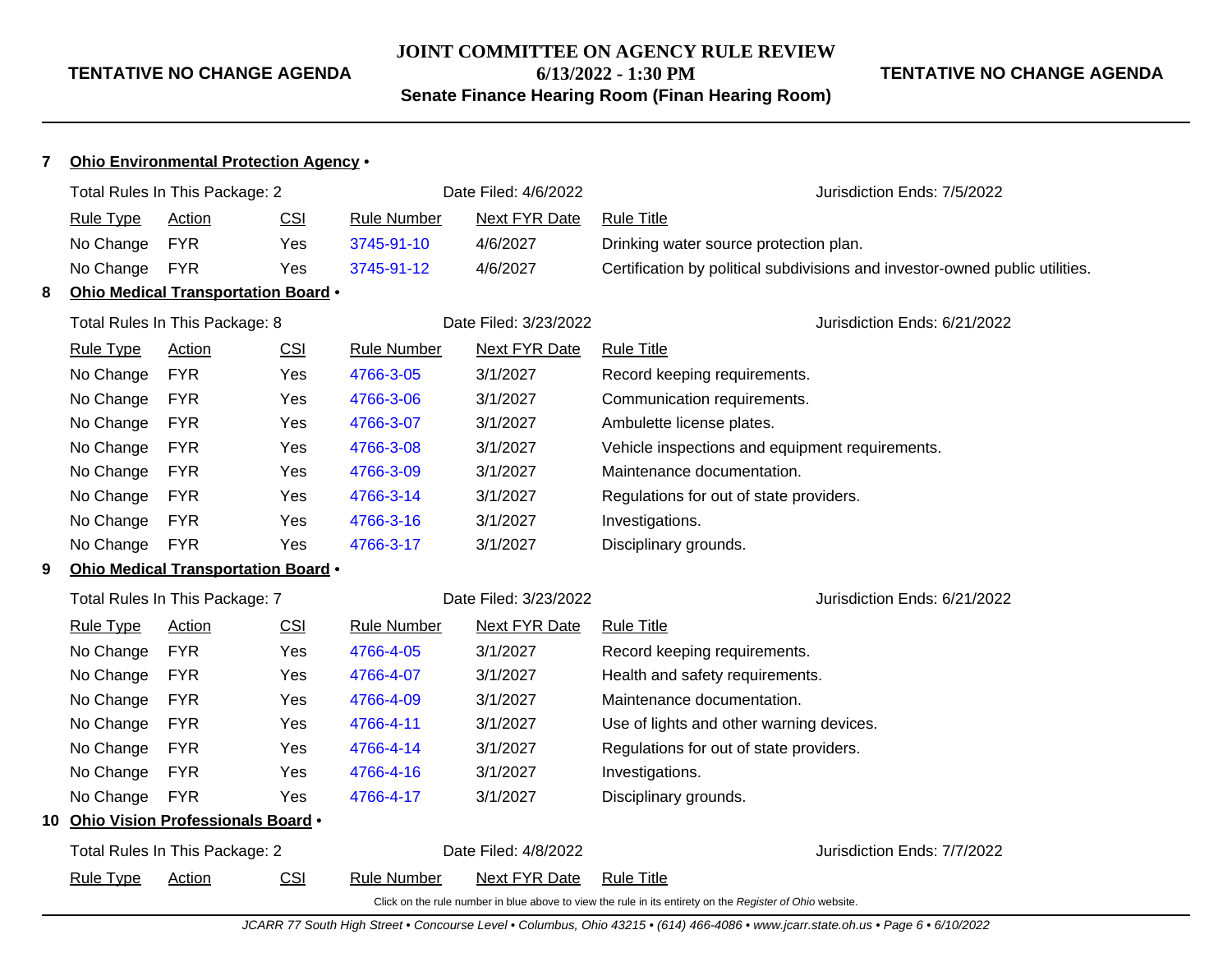#### **JOINT COMMITTEE ON AGENCY RULE REVIEW**

**6/13/2022 - 1:30 PM**

**TENTATIVE NO CHANGE AGENDA**

**Senate Finance Hearing Room (Finan Hearing Room)**

No Change FYR Yes [4725-9-01](http://www.registerofohio.state.oh.us/jsps/publicdisplayrules/processPublicDisplayRules.jsp?entered_rule_no=4725-9-01&doWhat=GETBYRULENUM&raID=0) 4/8/2027 Hours required; study compliance year. No Change FYR Yes [4725-9-04](http://www.registerofohio.state.oh.us/jsps/publicdisplayrules/processPublicDisplayRules.jsp?entered_rule_no=4725-9-04&doWhat=GETBYRULENUM&raID=0) 4/8/2027 Exemption from compliance. **11 Public Utilities Commission of Ohio** • **Utilities** Total Rules In This Package: 20 **Date Filed: 4/7/2022** Jurisdiction Ends: 7/6/2022 Rule Type Action CSI Rule Number Next FYR Date Rule Title No Change FYR Yes [4901:1-2-01](http://www.registerofohio.state.oh.us/jsps/publicdisplayrules/processPublicDisplayRules.jsp?entered_rule_no=4901:1-2-01&doWhat=GETBYRULENUM&raID=0) 4/7/2027 Definitions. No Change FYR Yes [4901:1-2-02](http://www.registerofohio.state.oh.us/jsps/publicdisplayrules/processPublicDisplayRules.jsp?entered_rule_no=4901:1-2-02&doWhat=GETBYRULENUM&raID=0) 4/7/2027 Purpose and scope. No Change FYR Yes [4901:1-2-03](http://www.registerofohio.state.oh.us/jsps/publicdisplayrules/processPublicDisplayRules.jsp?entered_rule_no=4901:1-2-03&doWhat=GETBYRULENUM&raID=0) 4/7/2027 Duties of the committee. No Change FYR Yes [4901:1-2-04](http://www.registerofohio.state.oh.us/jsps/publicdisplayrules/processPublicDisplayRules.jsp?entered_rule_no=4901:1-2-04&doWhat=GETBYRULENUM&raID=0) 4/7/2027 Selection and duties of chairperson, vice chairperson, secretary, and coordinator. No Change FYR Yes [4901:1-2-05](http://www.registerofohio.state.oh.us/jsps/publicdisplayrules/processPublicDisplayRules.jsp?entered_rule_no=4901:1-2-05&doWhat=GETBYRULENUM&raID=0) 4/7/2027 Meetings of the committee. No Change FYR Yes [4901:1-2-06](http://www.registerofohio.state.oh.us/jsps/publicdisplayrules/processPublicDisplayRules.jsp?entered_rule_no=4901:1-2-06&doWhat=GETBYRULENUM&raID=0) 4/7/2027 Voting procedures. No Change FYR Yes [4901:1-2-07](http://www.registerofohio.state.oh.us/jsps/publicdisplayrules/processPublicDisplayRules.jsp?entered_rule_no=4901:1-2-07&doWhat=GETBYRULENUM&raID=0) 4/7/2027 Types of meetings. No Change FYR Yes [4901:1-2-08](http://www.registerofohio.state.oh.us/jsps/publicdisplayrules/processPublicDisplayRules.jsp?entered_rule_no=4901:1-2-08&doWhat=GETBYRULENUM&raID=0) 4/7/2027 Notice of meetings to the public. No Change FYR Yes [4901:1-2-09](http://www.registerofohio.state.oh.us/jsps/publicdisplayrules/processPublicDisplayRules.jsp?entered_rule_no=4901:1-2-09&doWhat=GETBYRULENUM&raID=0) 4/7/2027 Registration requirements. No Change FYR Yes [4901:1-2-10](http://www.registerofohio.state.oh.us/jsps/publicdisplayrules/processPublicDisplayRules.jsp?entered_rule_no=4901:1-2-10&doWhat=GETBYRULENUM&raID=0) 4/7/2027 Service during the investigation of an alleged compliance failure. No Change FYR Yes [4901:1-2-11](http://www.registerofohio.state.oh.us/jsps/publicdisplayrules/processPublicDisplayRules.jsp?entered_rule_no=4901:1-2-11&doWhat=GETBYRULENUM&raID=0) 4/7/2027 Inquiry procedures. No Change FYR Yes [4901:1-2-12](http://www.registerofohio.state.oh.us/jsps/publicdisplayrules/processPublicDisplayRules.jsp?entered_rule_no=4901:1-2-12&doWhat=GETBYRULENUM&raID=0) 4/7/2027 Guidelines for consistent application of fines and penalties. No Change FYR Yes [4901:1-2-13](http://www.registerofohio.state.oh.us/jsps/publicdisplayrules/processPublicDisplayRules.jsp?entered_rule_no=4901:1-2-13&doWhat=GETBYRULENUM&raID=0) 4/7/2027 Notice of a completed report of inquiry. No Change FYR Yes [4901:1-2-14](http://www.registerofohio.state.oh.us/jsps/publicdisplayrules/processPublicDisplayRules.jsp?entered_rule_no=4901:1-2-14&doWhat=GETBYRULENUM&raID=0) 4/7/2027 Default. No Change FYR Yes [4901:1-2-15](http://www.registerofohio.state.oh.us/jsps/publicdisplayrules/processPublicDisplayRules.jsp?entered_rule_no=4901:1-2-15&doWhat=GETBYRULENUM&raID=0) 4/7/2027 Requests for reconsideration. No Change FYR Yes [4901:1-2-16](http://www.registerofohio.state.oh.us/jsps/publicdisplayrules/processPublicDisplayRules.jsp?entered_rule_no=4901:1-2-16&doWhat=GETBYRULENUM&raID=0) 4/7/2027 Rehearing. No Change FYR Yes [4901:1-2-17](http://www.registerofohio.state.oh.us/jsps/publicdisplayrules/processPublicDisplayRules.jsp?entered_rule_no=4901:1-2-17&doWhat=GETBYRULENUM&raID=0) 4/7/2027 Hearings. No Change FYR Yes [4901:1-2-18](http://www.registerofohio.state.oh.us/jsps/publicdisplayrules/processPublicDisplayRules.jsp?entered_rule_no=4901:1-2-18&doWhat=GETBYRULENUM&raID=0) 4/7/2027 Payment of fines. No Change FYR Yes [4901:1-2-19](http://www.registerofohio.state.oh.us/jsps/publicdisplayrules/processPublicDisplayRules.jsp?entered_rule_no=4901:1-2-19&doWhat=GETBYRULENUM&raID=0) 4/7/2027 Damage prevention grant program procedures. No Change FYR Yes [4901:1-2-20](http://www.registerofohio.state.oh.us/jsps/publicdisplayrules/processPublicDisplayRules.jsp?entered_rule_no=4901:1-2-20&doWhat=GETBYRULENUM&raID=0) 4/7/2027 Annual report to the general assembly. **12 Public Utilities Commission of Ohio** • **Utilities** Total Rules In This Package: 3 **Date Filed: 4/5/2022** Jurisdiction Ends: 7/4/2022 Rule Type Action CSI Rule Number Next FYR Date Rule Title No Change FYR Yes [4901:1-42-01](http://www.registerofohio.state.oh.us/jsps/publicdisplayrules/processPublicDisplayRules.jsp?entered_rule_no=4901:1-42-01&doWhat=GETBYRULENUM&raID=0) 4/5/2027 Definitions. No Change FYR Yes [4901:1-42-02](http://www.registerofohio.state.oh.us/jsps/publicdisplayrules/processPublicDisplayRules.jsp?entered_rule_no=4901:1-42-02&doWhat=GETBYRULENUM&raID=0) 4/5/2027 Purpose and scope. Click on the rule number in blue above to view the rule in its entirety on the Register of Ohio website.

JCARR 77 South High Street • Concourse Level • Columbus, Ohio 43215 • (614) 466-4086 • www.jcarr.state.oh.us • Page 7 • 6/10/2022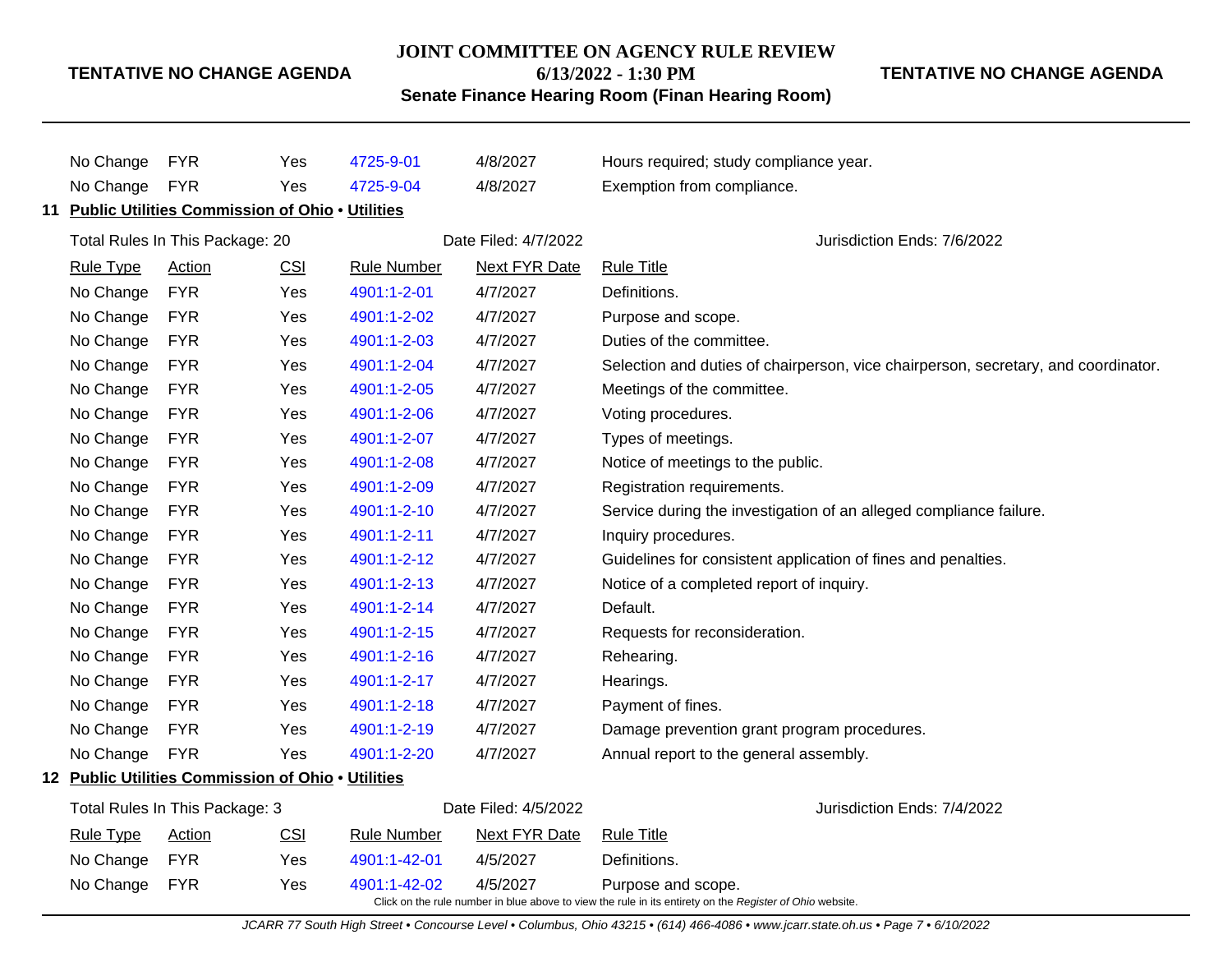#### **JOINT COMMITTEE ON AGENCY RULE REVIEW**

**6/13/2022 - 1:30 PM**

**TENTATIVE NO CHANGE AGENDA**

## **Senate Finance Hearing Room (Finan Hearing Room)**

|                                          | No Change FYR                  |                                         | Yes                  | 4901:1-42-03          | 4/5/2027                                                                                                 | Requirements.                                                                                        |
|------------------------------------------|--------------------------------|-----------------------------------------|----------------------|-----------------------|----------------------------------------------------------------------------------------------------------|------------------------------------------------------------------------------------------------------|
|                                          |                                | 13 State Cosmetology and Barber Board . |                      |                       |                                                                                                          |                                                                                                      |
|                                          | Total Rules In This Package: 6 |                                         |                      |                       | Date Filed: 3/18/2022                                                                                    | Jurisdiction Ends: 6/16/2022                                                                         |
|                                          |                                |                                         |                      |                       |                                                                                                          |                                                                                                      |
|                                          | <b>Rule Type</b>               | <b>Action</b>                           | CSI                  | <b>Rule Number</b>    | <b>Next FYR Date</b>                                                                                     | <b>Rule Title</b>                                                                                    |
|                                          | No Change                      | <b>FYR</b>                              | <b>Yes</b>           | 4713-1-01             | 3/10/2027                                                                                                | Definitions.                                                                                         |
|                                          | No Change                      | <b>FYR</b>                              | Yes                  | 4713-1-09             | 3/10/2027                                                                                                | Animals forbidden in salons, barber shops, tanning facilities, schools and in the board.             |
|                                          | No Change                      | <b>FYR</b>                              | Yes                  | 4713-1-10             | 3/10/2027                                                                                                | Inspection and investigation.                                                                        |
|                                          | No Change                      | <b>FYR</b>                              | Yes                  | 4713-1-13             | 3/10/2027                                                                                                | State cosmetology and barber board policy concerning access to confidential personal<br>information. |
|                                          | No Change                      | <b>FYR</b>                              | Yes                  | 4713-1-14             | 3/10/2027                                                                                                | Trafficking education.                                                                               |
|                                          | No Change                      | <b>FYR</b>                              | Yes                  | 4713-1-15             | 3/10/2027                                                                                                | Fines, requests for extension of payment, penalties, and interest.                                   |
|                                          |                                | 14 State Cosmetology and Barber Board . |                      |                       |                                                                                                          |                                                                                                      |
|                                          | Total Rules In This Package: 1 |                                         |                      | Date Filed: 3/17/2022 |                                                                                                          | Jurisdiction Ends: 6/15/2022                                                                         |
| <b>Rule Type</b><br><b>CSI</b><br>Action |                                | <b>Rule Number</b>                      | <b>Next FYR Date</b> | <b>Rule Title</b>     |                                                                                                          |                                                                                                      |
|                                          | No Change                      | <b>FYR</b>                              | Yes                  | 4713-3-01             | 3/10/2027                                                                                                | Opening school package.                                                                              |
| 15 State Cosmetology and Barber Board .  |                                |                                         |                      |                       |                                                                                                          |                                                                                                      |
|                                          | Total Rules In This Package: 7 |                                         |                      |                       | Date Filed: 3/21/2022                                                                                    | Jurisdiction Ends: 6/19/2022                                                                         |
|                                          | <b>Rule Type</b>               | Action                                  | <b>CSI</b>           | <b>Rule Number</b>    | Next FYR Date                                                                                            | <b>Rule Title</b>                                                                                    |
|                                          | No Change                      | <b>FYR</b>                              | Yes                  | 4713-5-02             | 3/10/2027                                                                                                | Program requirements.                                                                                |
|                                          | No Change                      | <b>FYR</b>                              | Yes                  | 4713-5-03             | 3/10/2027                                                                                                | Required course curriculum.                                                                          |
|                                          | No Change                      | <b>FYR</b>                              | Yes                  | 4713-5-06             | 3/10/2027                                                                                                | Hours awarded.                                                                                       |
|                                          | No Change                      | <b>FYR</b>                              | Yes                  | 4713-5-10             | 3/10/2027                                                                                                | Records and reports.                                                                                 |
|                                          | No Change                      | <b>FYR</b>                              | Yes                  | 4713-5-11             | 3/10/2027                                                                                                | Final training records.                                                                              |
|                                          | No Change                      | <b>FYR</b>                              | Yes                  | 4713-5-14             | 3/10/2027                                                                                                | Discontinuance/closure of operation.                                                                 |
|                                          | No Change                      | <b>FYR</b>                              | Yes                  | 4713-5-24             | 3/10/2027                                                                                                | Expiration of hours.                                                                                 |
|                                          |                                | 16 State Cosmetology and Barber Board . |                      |                       |                                                                                                          |                                                                                                      |
|                                          |                                | Total Rules In This Package: 3          |                      |                       | Date Filed: 3/21/2022                                                                                    | Jurisdiction Ends: 6/19/2022                                                                         |
|                                          | <b>Rule Type</b>               | Action                                  | CSI                  | <b>Rule Number</b>    | <b>Next FYR Date</b>                                                                                     | <b>Rule Title</b>                                                                                    |
|                                          | No Change                      | <b>FYR</b>                              | Yes                  | 4713-6-01             | 3/10/2027                                                                                                | Internship program definitions.                                                                      |
|                                          |                                |                                         |                      |                       | Click on the rule number in blue above to view the rule in its entirety on the Register of Ohio website. |                                                                                                      |

JCARR 77 South High Street • Concourse Level • Columbus, Ohio 43215 • (614) 466-4086 • www.jcarr.state.oh.us • Page 8 • 6/10/2022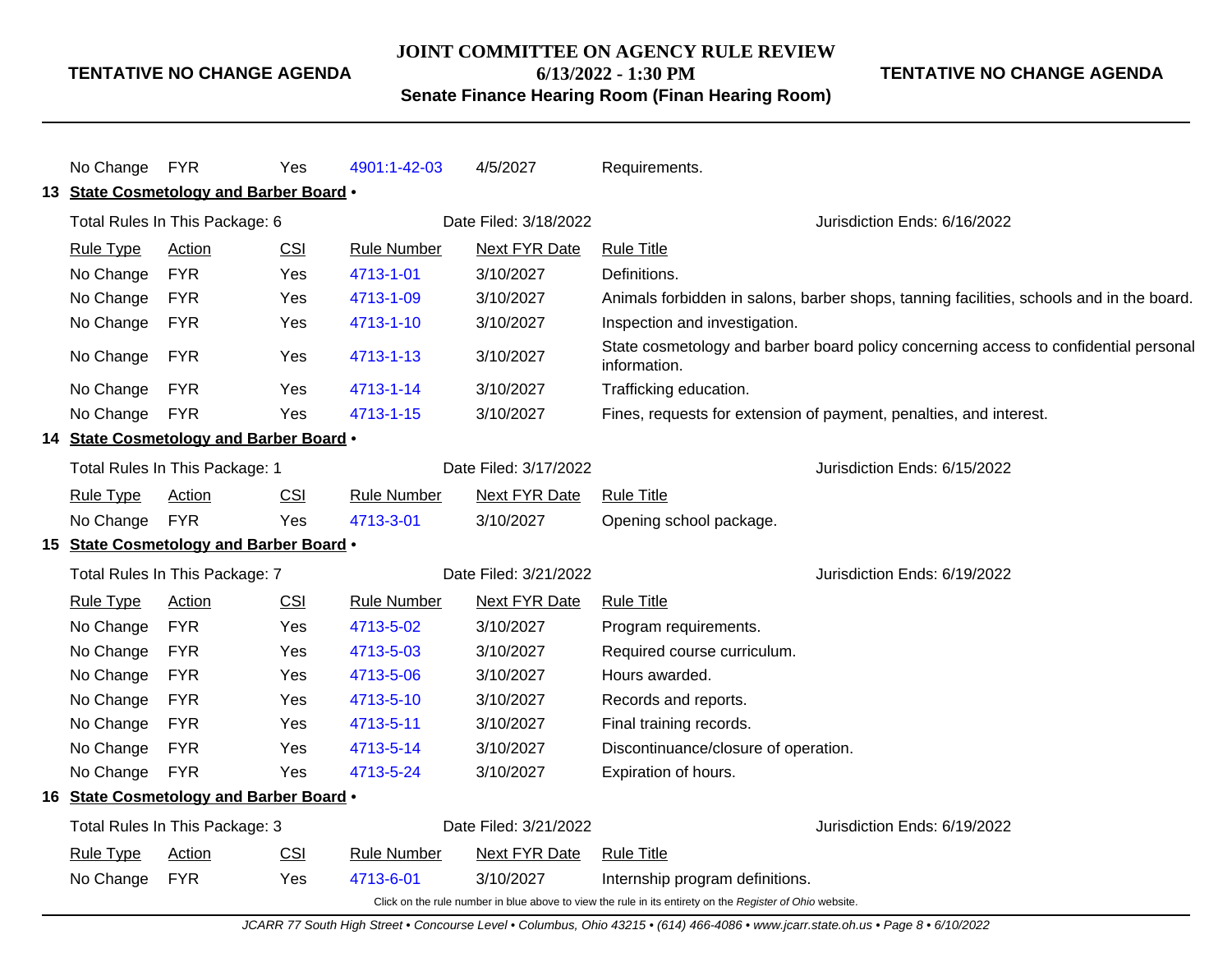#### **JOINT COMMITTEE ON AGENCY RULE REVIEW**

**6/13/2022 - 1:30 PM**

**TENTATIVE NO CHANGE AGENDA**

**Senate Finance Hearing Room (Finan Hearing Room)**

No Change FYR Yes [4713-6-04](http://www.registerofohio.state.oh.us/jsps/publicdisplayrules/processPublicDisplayRules.jsp?entered_rule_no=4713-6-04&doWhat=GETBYRULENUM&raID=0) 3/10/2027 School-salon internship agreement. No Change FYR Yes [4713-6-05](http://www.registerofohio.state.oh.us/jsps/publicdisplayrules/processPublicDisplayRules.jsp?entered_rule_no=4713-6-05&doWhat=GETBYRULENUM&raID=0) 3/10/2027 Student identification. **17 State Cosmetology and Barber Board** • Total Rules In This Package: 1 **Date Filed: 3/21/2022** Jurisdiction Ends: 6/19/2022 Rule Type Action CSI Rule Number Next FYR Date Rule Title No Change FYR Yes [4713-7-13](http://www.registerofohio.state.oh.us/jsps/publicdisplayrules/processPublicDisplayRules.jsp?entered_rule_no=4713-7-13&doWhat=GETBYRULENUM&raID=0) 3/10/2027 Eligibility of graduates of managing programs for advanced practice examination. **18 State Cosmetology and Barber Board** • Total Rules In This Package: 5 Date Filed: 3/22/2022 Jurisdiction Ends: 6/20/2022 Rule Type Action CSI Rule Number Next FYR Date Rule Title No Change FYR Yes [4713-8-03](http://www.registerofohio.state.oh.us/jsps/publicdisplayrules/processPublicDisplayRules.jsp?entered_rule_no=4713-8-03&doWhat=GETBYRULENUM&raID=0) 3/10/2027 Standards relating to competent practice as a cosmetologist. No Change FYR Yes [4713-8-04](http://www.registerofohio.state.oh.us/jsps/publicdisplayrules/processPublicDisplayRules.jsp?entered_rule_no=4713-8-04&doWhat=GETBYRULENUM&raID=0) 3/10/2027 Standards relating to competent practice as an esthetician. No Change FYR Yes [4713-8-05](http://www.registerofohio.state.oh.us/jsps/publicdisplayrules/processPublicDisplayRules.jsp?entered_rule_no=4713-8-05&doWhat=GETBYRULENUM&raID=0) 3/10/2027 Standards relating to competent practice as a hair designer. No Change FYR Yes [4713-8-07](http://www.registerofohio.state.oh.us/jsps/publicdisplayrules/processPublicDisplayRules.jsp?entered_rule_no=4713-8-07&doWhat=GETBYRULENUM&raID=0) 3/10/2027 Standards relating to competent practice as a manicurist. No Change FYR Yes [4713-8-11](http://www.registerofohio.state.oh.us/jsps/publicdisplayrules/processPublicDisplayRules.jsp?entered_rule_no=4713-8-11&doWhat=GETBYRULENUM&raID=0) 3/10/2027 Standards relating to competent practice as a boutique services registration holder. **19 State Cosmetology and Barber Board** • Total Rules In This Package: 2 Date Filed: 3/22/2022 Jurisdiction Ends: 6/20/2022 Rule Type Action CSI Rule Number Next FYR Date Rule Title No Change FYR Yes [4713-13-02](http://www.registerofohio.state.oh.us/jsps/publicdisplayrules/processPublicDisplayRules.jsp?entered_rule_no=4713-13-02&doWhat=GETBYRULENUM&raID=0) 3/10/2027 Independent contractor. No Change FYR Yes [4713-13-07](http://www.registerofohio.state.oh.us/jsps/publicdisplayrules/processPublicDisplayRules.jsp?entered_rule_no=4713-13-07&doWhat=GETBYRULENUM&raID=0) 3/10/2027 Employee/employer infection control responsibility. **20 State Cosmetology and Barber Board** • Total Rules In This Package: 2 **Date Filed: 3/22/2022** Jurisdiction Ends: 6/20/2022 Rule Type Action CSI Rule Number Next FYR Date Rule Title No Change FYR Yes [4713-15-01](http://www.registerofohio.state.oh.us/jsps/publicdisplayrules/processPublicDisplayRules.jsp?entered_rule_no=4713-15-01&doWhat=GETBYRULENUM&raID=0) 3/10/2027 General infection control. No Change FYR Yes [4713-15-05](http://www.registerofohio.state.oh.us/jsps/publicdisplayrules/processPublicDisplayRules.jsp?entered_rule_no=4713-15-05&doWhat=GETBYRULENUM&raID=0) 3/10/2027 Proper protection of neck. **21 State Cosmetology and Barber Board** • Total Rules In This Package: 6 **Date Filed: 3/22/2022** Jurisdiction Ends: 6/20/2022 Rule Type Action CSI Rule Number Next FYR Date Rule Title No Change FYR Yes [4713-21-02](http://www.registerofohio.state.oh.us/jsps/publicdisplayrules/processPublicDisplayRules.jsp?entered_rule_no=4713-21-02&doWhat=GETBYRULENUM&raID=0) 3/10/2027 Definitions.